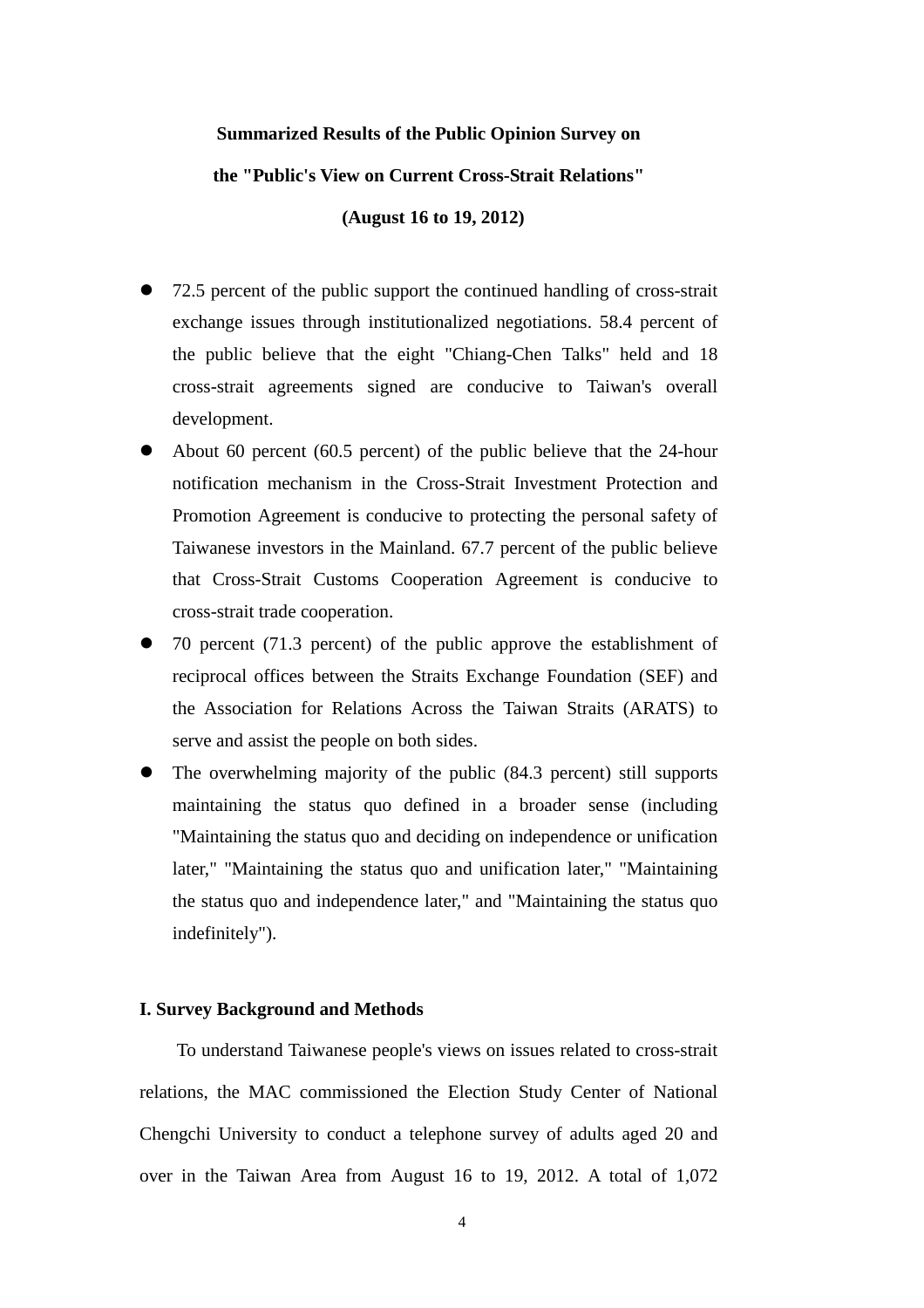effective samples were collected, with a sampling error of 2.99 percent based on a 95 percent confidence level.

#### **II. Major Findings**

#### **(1) Views on institutionalized cross-strait negotiations**

 72.5 percent of the public support the continued handling of issues related to cross-strait exchanges through institutionalized negotiations, while 14.5 percent do not support this. Moreover, 58.4 percent of the public believe that the holding of the eight "Chiang-Chen Talks" and signing of 18 agreements between the two sides of the Taiwan Strait have been conducive to Taiwan's overall development, while 27.8 percent believe this has been unconducive.

#### **(2) Views on the results of the Eighth "Chiang-Chen Talks"**

 About 60 percent (60.5 percent) of the public believe that the provision in the Cross-Strait Investment Protection and Promotion Agreement requiring that family members be notified within 24 hours after the personal freedom of Taiwanese investors, employees or their dependents is limited is conducive to protecting Taiwanese investors in the Mainland, while nearly 30 percent (27.6 percent) of the public say this is unconducive. Furthermore, 67.7 percent of the public believe that the Cross-Strait Customs Cooperation Agreement signed between the two sides to streamline cross-strait customs clearance procedures and strengthen cross-strait cooperation on smuggling prevention is conducive to cross-strait trade cooperation, while 18.6 percent believe it is unconducive.

#### **(3) Views on the establishment of reciprocal offices between the SEF and**